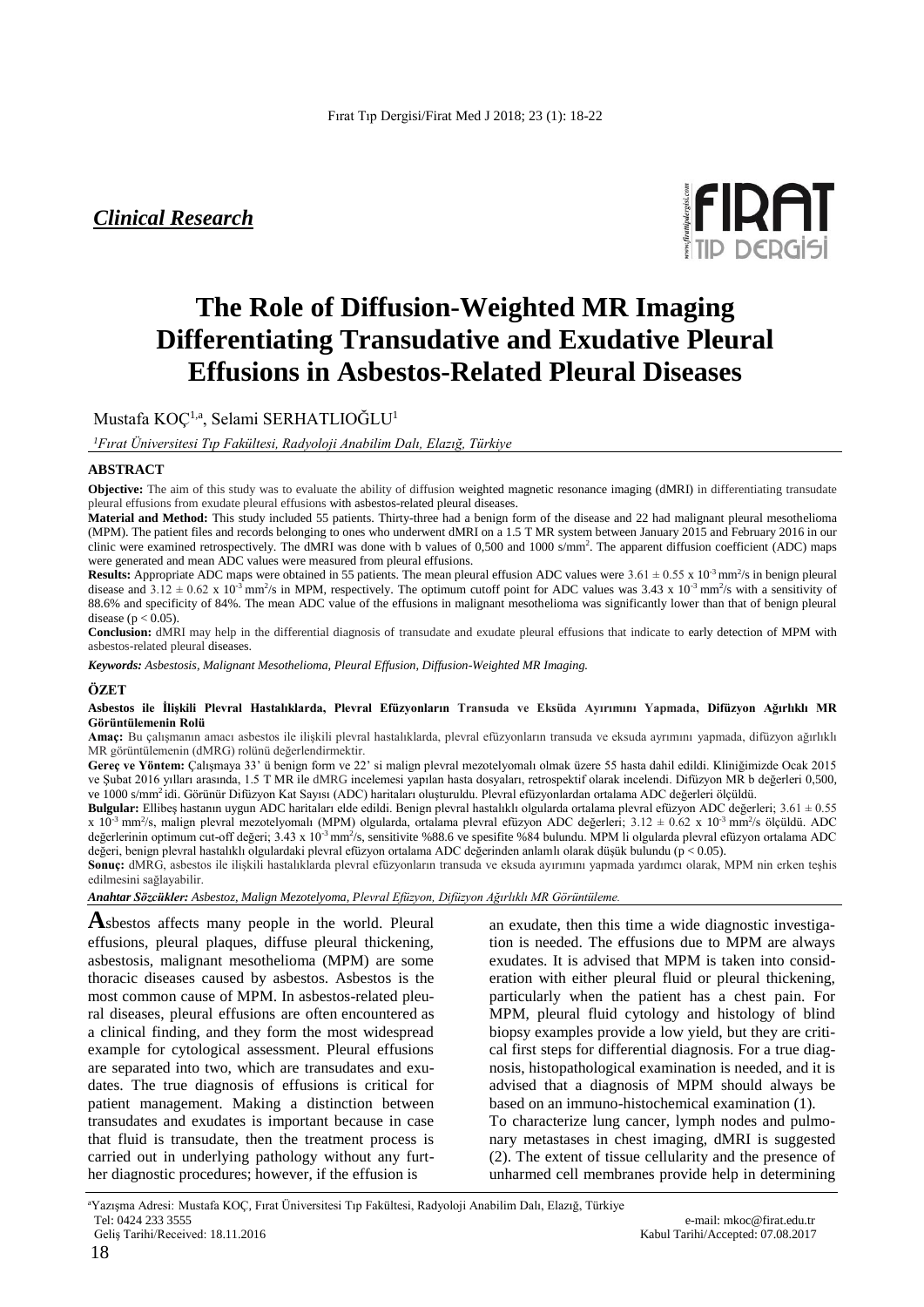the rate of water molecule diffusion. Tumor, cytotoxic edema, and abscess tissue types are said to be related to impeded diffusion. Tissues with low cellularity or the ones consisting of cells with disrupted membranes allow greater movement of water molecules (3).

The number of studies on pleural fluids with dMRI is a few. dMRI is identified as an effective non-invasive imaging technique in making a distinction between serous fluids and purulent fluids. As an alternative to the thoracentesis, the use of diffusion gradients to examine pleural fluid can be a way (4, 5).

In this study, we evaluated the contribution of dMRI in the differentiation of transudate/exudate pleural effusions with asbestos-related pleural diseases. dMRI yields both qualitative and quantitative information about the content of effusions, that can be helpful for early detection of MPM.

#### **MATERIAL AND METHOD**

#### **Patients**

This study included 55 patients. Thirty-three had a benign form of the disease and 22 had MPM. The mean age of the patients was 51 years±11.8 (standard deviation; range, 21-68 years). The mean age of the patients with benign group was  $33\pm11.7$  (standard deviation; range, 21-45 years), and that of patients with MPM was 44.1±9.6 (standard deviation; range, 37-66 years).

After clinical research ethics board approval received, the patient files and records belonging to ones who underwent dMRI on a 1.5 T MR system between January 2015 and February 2016 in our clinic were examined retrospectively. The dMRI was done with b values of 0,500, and 1000 s/mm<sup>2</sup> . The apparent diffusion coefficient (ADC) maps were generated and mean ADC values were measured from pleural effusions. Patients with at least 2 cm pleural fluid thickness were included to study. Patients with little pleural effusions were excluded so that avoiding from partial volume effects. Fine needle aspiration and cytological analysis of pleural fluid had been examined.

#### **Diffusion-Weighted Imaging**

All dMRI examinations were performed using a 1.5 T superconducting unit (Magnetom Symphony; Siemens Medical Solutions, Erlangen, Germany) with a body phased-array coil. All patients were examined in the supine position throughout the examination. Cardiac gating and respiratory compensation techniques were routinely used. Transverse diffusion-weighted images were obtained using a single-shot echo-planar imaging sequence (5000/139 ms TR/ TE, 6 mm slice thickness, 2 mm slice interval, 350 x 350 mm FOV, and 256 x 512 matrix) with 0,500, and 1000 s/mm<sup>2</sup> b values. The diffusion gradient was applied sequentially in the three orthogonal directions. MRI, including DWI, consisted

of a multi section acquisition with a slice thickness of 6 mm, an intersection gap of 1 mm, and an acquisition matrix of 128 x 256. The field of view varied between 455 and 500 mm. All sequences were acquired using a partially parallel imaging acquisition and SENSE reconstruction. The scan time of the acquisition of each DWI series during a single breath-hold was 25 seconds. ADC maps were reconstructed. Scan time was <2 min.

#### **Image Analysis, Quantitative Assessment of ADC**

Measurement of ADC was made using regions of interest (ROI) on the ADC map. ADC measurements were performed on a personal computer with OsiriX MD software (v.6.5). Three circular regions of interests with diameter of 1.0 cm each were located to pleural fluid. The ADC values were expressed as  $10^{-3}$  mm<sup>2</sup>/s. Then the mean ADC values of the effusion were noted. ROIs were placed into pleural fluid avoiding from pleural thickening. Neither radiologist was given any information about the histological results.

Pleural effusions were classified into transudates or exudates according to the clinical criteria and histological results (6).

#### **Statistical Analysis**

The statistical analysis of the data was done using SPSS for Windows software, version 10.0 (SPSS, Chicago, IL). The parameters were described using their mean and standard deviation. The mean ADC values of pleural effusions with benign pleural thickening and MPM were compared using unpaired two- tailed Student's *t-*tests. p <0.05 was considered statistically significant. To define the performance of ADC values in the diagnostic separation of transudates and exudates, receiver operating curve (ROC) was used. The area under the curve with 95% confidence intervals was calculated. The Pearson's correlation test was used to define the correlation between the ADC values.

## **RESULTS**

Appropriate ADC maps were obtained in all 55 patients. 5 patients' fluids (15,2%) were exudative and the remaining 28 patients' fluids (84,8%) were transudate in benign pleural disease group. Congestive heart failure was the common cause for a transudate pleural effusion and the causes of exudative effusions were inflammation-pneumonia. At the same time 22 patients' fluids (100 %) were exudative in MPM group. The mean ADC values in benign pleural effusions were  $3.61 \pm 0.55$  x  $10^{-3}$  mm<sup>2</sup>/s and the corresponding values in MPM were  $3.12 \pm 0.62 \times 10^{-3}$  mm<sup>2</sup>/s (Figure 1-2).

The mean ADC values of the effusion in MPM group were lower than that of benign pleural disease  $(P <$ 0.05). The mean ADC values are shown in the Table 1. The optimum cutoff point for ADC values was 3.43 x  $10^{-3}$  mm<sup>2</sup>/s with a sensitivity of 88.6 % and specificity of 84 %.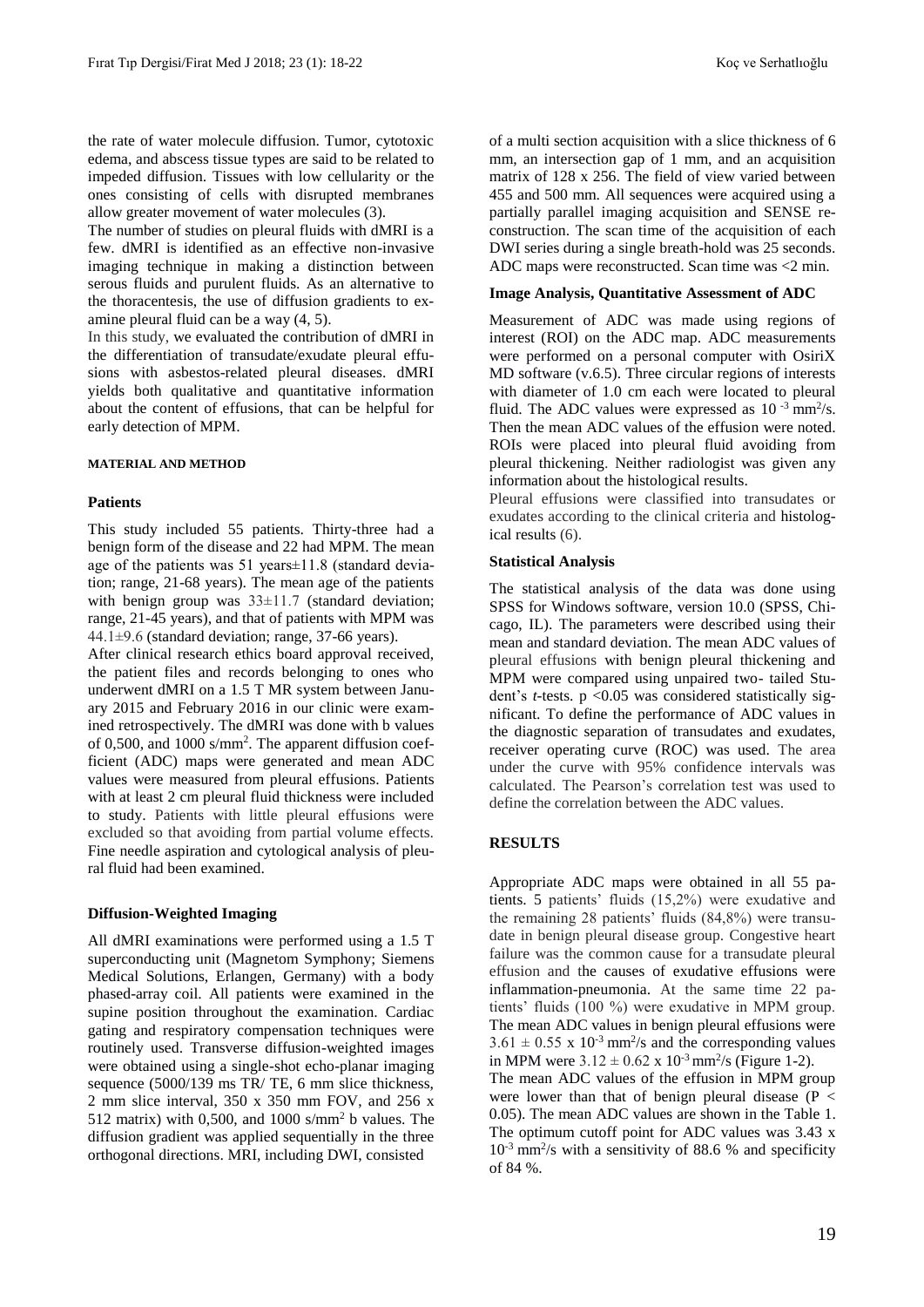

*Figure 1. Measurement of ADC was made using ROI on the ADC map from left transudative pleural effusion. ADC was measured*  $3.62 \pm 0.55 \times 10^{-3}$  mm<sup>2</sup>/s.



*Figure 2. Measurement of ADC was made using ROI on the ADC map from left exudative pleural effusion. ADC was measured*  $2.94 \pm 0.62 \times 10^{-3}$  *mm<sup>2</sup>/s.* 

The positive and negative predictive value, diagnostic accuracy were determined to be 64, 67, 66 %, respectively.

*Table 1. Mean ADC value of pleural effusions.*

| Cytology             | No of patients | <b>Mean ADC value</b>          |
|----------------------|----------------|--------------------------------|
| Transudate effusions | 33             | $3.61 \pm 0.50$ ( $p = 0.01$ ) |
| Exudate effusions    | フフ             | $3.12\pm0.62$ ( $p = 0.01$ )   |

*Data are mean*  $\pm$  *S.D, ADC value* (10<sup>-3</sup> *mm*<sup>2</sup>/s)

*The optimum cutoff point for ADC values was*  $3.43 \times 10^{-3}$  *mm<sup>2</sup>/s The PPV, NPV, DA were 64, 67, 66%, respectively.*

# **DISCUSSION**

Pleural effusion is a widespread clinical problem and it can arise from various diseases. In United States in a year, 1.5 million people are affected by pleural effusions (7). The first step in assessing it is to decide if the pleural fluid is a transudate or exudate. In patients who have a systemic disease, serous (transudate) effusion is a common finding. This case can also indicate a local disorder. The majority of the clinically recognized effusions in adults and children are related to reactive conditions (8). In systemic disorders, Involvement of

20

more than one cavity is common. Exudative effusions usually happen because of inflammation, either regional or systemic and malignant neoplasms. Nearly all of the effusions because of cancer are exudates. Hemorrhagic effusions are generally related to malignancy, but just around 11% of malignant effusions are bloody (9). Trauma, infections and infarcts are benign causes of hemorrhagic effusions (10). While unilateral pleural effusions reflect regional pathologies like pneumonias, bilateral pleural effusions usually occur in systemic diseases.

Via imaging techniques, we can assess the amount, distribution, accessibility of a pleural effusion, as well as possible thoracic pathologies. In order to assess the pleura and the pleural space, several imaging techniques can be employed. Ultrasonography (US) let us specify pleural fluid easily, and make a distinction between pleural masses (11). In making distinction between pleural effusions, multidetector computed tomography (MDCT) has been used in specifying pleural fluid depending on attenuation values (12, 13). The clinical using of the MDCT attenuation in specifying pleural fluid is not suggested due to the overlapping the Hounsfield Unit (HU) values, even though the mean attenuation of exudates was critically higher than transudates. While assessing pleural diseases and effusions, US, MDCT, and magnetic resonance imaging (MRI) use as a supporting radiological modalities. In MRI, T1W and T2W signal intensity (SI) of effusions depended on the concentration of protein, while this signal depended chiefly on the concentration of blood on gradient echo images. MRI examination could be useful in making distinction between an exudative or hemorrhagic effusion and a serous one. Yet, the values belonging to these two groups overlapped, differentiation depending on only SI was not usually sufficient  $(14)$ .

The use of dMRI to assess extra cranial diseases is increasingly used. So as to evaluate cancer patients, utilizing dMRI is getting popular. It is not require using contrast agents. The aforementioned techniques can also be utilized as well as the other ones, and this does not make an important change in examination duration. Moreover, not only qualitative, but also quantitative information can be obtained via dMRI, and this can be useful for tumor assessment (15).

The use of fast imaging techniques along with parallel imaging techniques have provided the chance to incorporate dMRI into chest MRI, and this process makes no image degradation caused by motion artefacts. Through dMRI, it is possible to see microscopic movements of water molecules in tissues. This movement is called Brownian motion and it is because of thermal agitation. By the way, cellular environment of water, intracellular organelles and macromolecules affect this movement. Water molecules face different restrictions and impediments, while they move inside of tissues. So, concerning gross anatomy, dMRI provides a functional assessment of microstructure. The flow of water movements causes phase dispersion, and this process result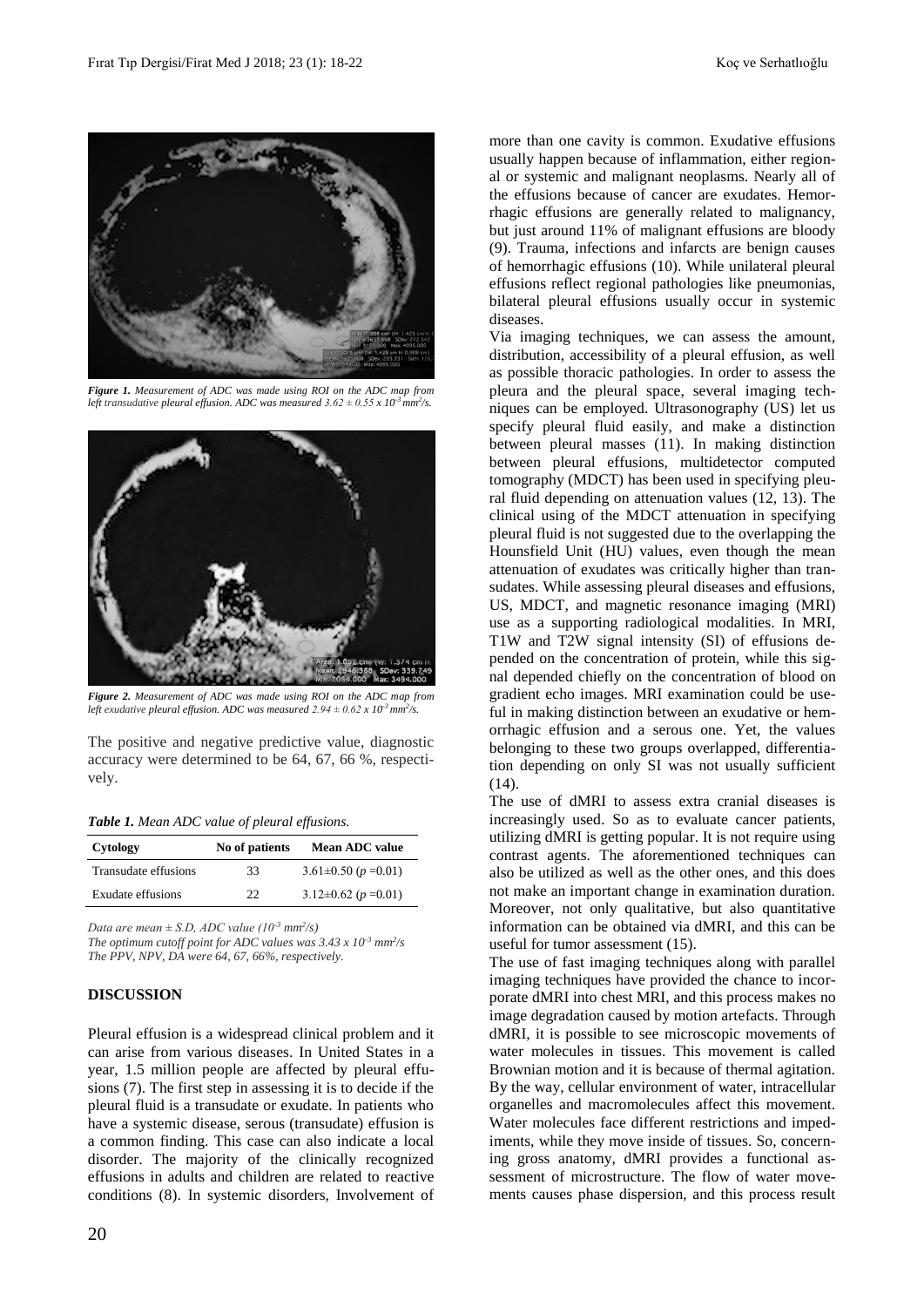to signal intensity loss. This signal intensity loss can be quantified by calculating the ADC. By changing the bvalue which depends in a particular mathematical way on the diffusion encoding gradient waveforms, it is possible to vary the sensitivity of the imaging sequence to water diffusion (16). This b-value grows with the square of the gradient amplitude, the square of the gradient diffusion length, and approximately with the time between the two pulses. In order to observe cellular structures, we can utilize dMRI. Because of high cell density, proliferation and cell swelling in the tissue, low ADC in organic systems is regarded to mirror reduced mean-squared displacement of water molecules. When compared to normal tissue, malignant tumors are labelled with increased cellularity, larger nuclei and more abundant macromolecular proteins, a larger nuclear/cytoplasm ratio with less extracellular space. Due to these reasons, the diffusion of water molecules in malignant tumors is restricted, and this case ends in decreased ADC (2, 17).

Some limitations like physiologic motion artefact caused by respiration and cardiac motion make it hard to use dMRI in the thorax. Employing breath-hold and pulse-triggered sequences can cut down the effects of respiration and cardiac motion. The best image was captured with breath-hold SS-SE-EPI sequences, due to the rapid acquisition capabilities and high signal-tonoise ratio (18, 19). We assessed trace images (b factors of 0,500 and 1000) and ADC maps quantitatively and qualitatively in our study. Critical differences between the SI of pleural effusions were discovered on images with b factors of 0,500 and 1000 s/mm<sup>2</sup> . SI of exudative effusion was higher than transudate effusion with b factors of 0,500 and 1000. The mean ADC values of the effusion in MPM were significantly lower than that of benign pleural disease.

It is generally very important to determine if a patient has a transudate or exudative pleural effusion especially with asbestos-related pleural diseases. Because of the effusions due to malignant pleural mesothelioma are always exudates. The identification of a pleural effusion with low diffusion should suggest the radiologist to search for additional signs of exudates. Meanwhile, an effusion with increased diffusion is an indicator of a transudate. It is may be possible to diagnose pleural effusions via specific morphologic features (thickening-nodularity of pleura, internal structure or calcification), laboratory evaluation, and clinical information. It is advised that thoracentesis be applied.

A variety of imaging techniques can be used to evaluate the pleura and the pleural space. But still it is difficult to differentiate between malign and benign nature. Since Para pneumonic effusions, malignant effusions, and tuberculous pleuritis have proteinaceous fluid and rich cell counts (inflammatory cells, tumor cells, and lymphocytes), with these fluid collections have a decreased ADC. In this case, it may be impossible to diagnose with dMRI also. At the same time, dMRI has some advantages, for example; it is a totally noninvasive method, and in this method it is not require exposed to ionizing radiation. Moreover, administration of contrast media in not needed, and the patients feel no discomfort.

This study has a number of limitations. It is quite difficult to avoid the susceptibility artefacts on dMRI of pulmonary lesions. We faced image distortion arising from artefacts associated with echo-planar imaging sequences and macroscopic movement, even though we employed a phased-array coil with cardiac gating and respiratory compensation techniques to improve image quality and speed. The causes of exudative effusions can be related with inflammation and pneumonia. In this case, having asbestos-related pleural diseases, the patient must be evaluated other clinical findings.

## **Conclusion**

Our preliminary data suggest that dMRI may be helpful in differential diagnosis of benign or malignant pleural effusions with asbestos-related pleural diseases. In daily practice, this sequence can easily be added to routine thorax dMRI give clues to the radiologist for interpretation of pleural effusions about benign or malignant that indicates to early detection of MPM.